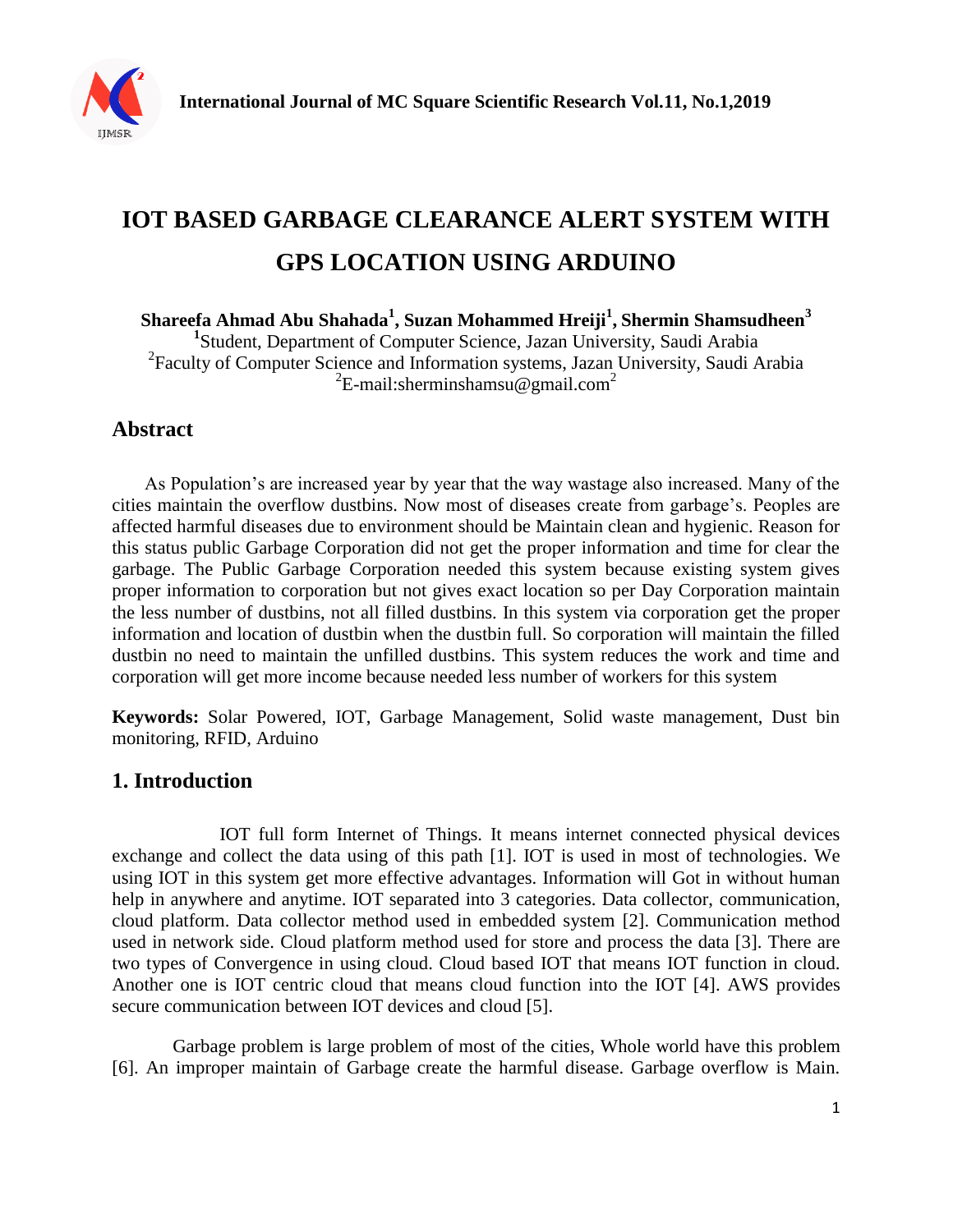

Overflow garbage create obnoxious gas and make hygienic environment [7]. Corporation do not get the information of dustbin's filled or not. This system overcomes the above problem. India generate 133-770 tons waste per day, 0.17 kg of waste is generate per person per day in small cities, large cities 0.62 kg. Optimal collection route save the truck fuel 7.5L per day. PMC generate 1300-1400 tons waste per day [8].

 Nyayu Latifah Husni [9] described the idea about garbage management system. This system has two bins. One is g-box and another one is p-box. Users are put the garbage into the g-box and it send the notification to mp3 and p-box. Then mp3 played the message 'Thank you'. P-box gives the prize for user when the garbage correctly put into the g-box. Two boxes are connected through the Bluetooth.

 G Sai Rohit [10] described the idea of "Smart Dual Dustbin Model for Waste Management in Smart Cities. In this system have 2 bins there are Bin A and Bin B. This method first using Bin A. If Bin A fully filled then using Bin B. When Bin A is fully filled then the controller send the alert the authority center with the help of GSM. Garbage level Monitored by Ultrasonic senor and obstacle detect by IR sensor.

The value of IoT applications for the industry is undeniable because of most of industry work based on IOT [11]. An IoT formal framework incorporates those involved Technologies, systems and devices [12]. Protect IoT data while at rest, when in traffic to ensure data integrity [13].

This system has the following activity. They check the level of Garbage. Find the location of dustbin. When the people come near the dustbin it will sense and automatically open. After user put the garbage in dustbin it's automatically close. If garbage is fully filled the alert message with location will send to the corporation with the help of device. If dustbins are fully filled door will not open. Then the corporation authorized person open the door use the certain way.

# **2. Proposed Methodology**

The past system only sends the alert message when the garbage is filled with the help of GSM. Corporation did not find the exact location. So need more time to reach the place. But these systems have a GPS so easy to find the exact location. This System has following devices Arduino, Ultrasonic sensor, motor, GSM module, RFID reader, Solar panel. All the devices are connected to the arduino board. When the user come near to the dustbin PIR detect the motion and send the data to arduino. Then arduino send the comment to the motor. Motor will rotate door open automatically and door automatically closed. Ultrasonic sonar checks the level of garbage. If garbage is filled ultrasonic send the data to arduino. Arduino send the alert message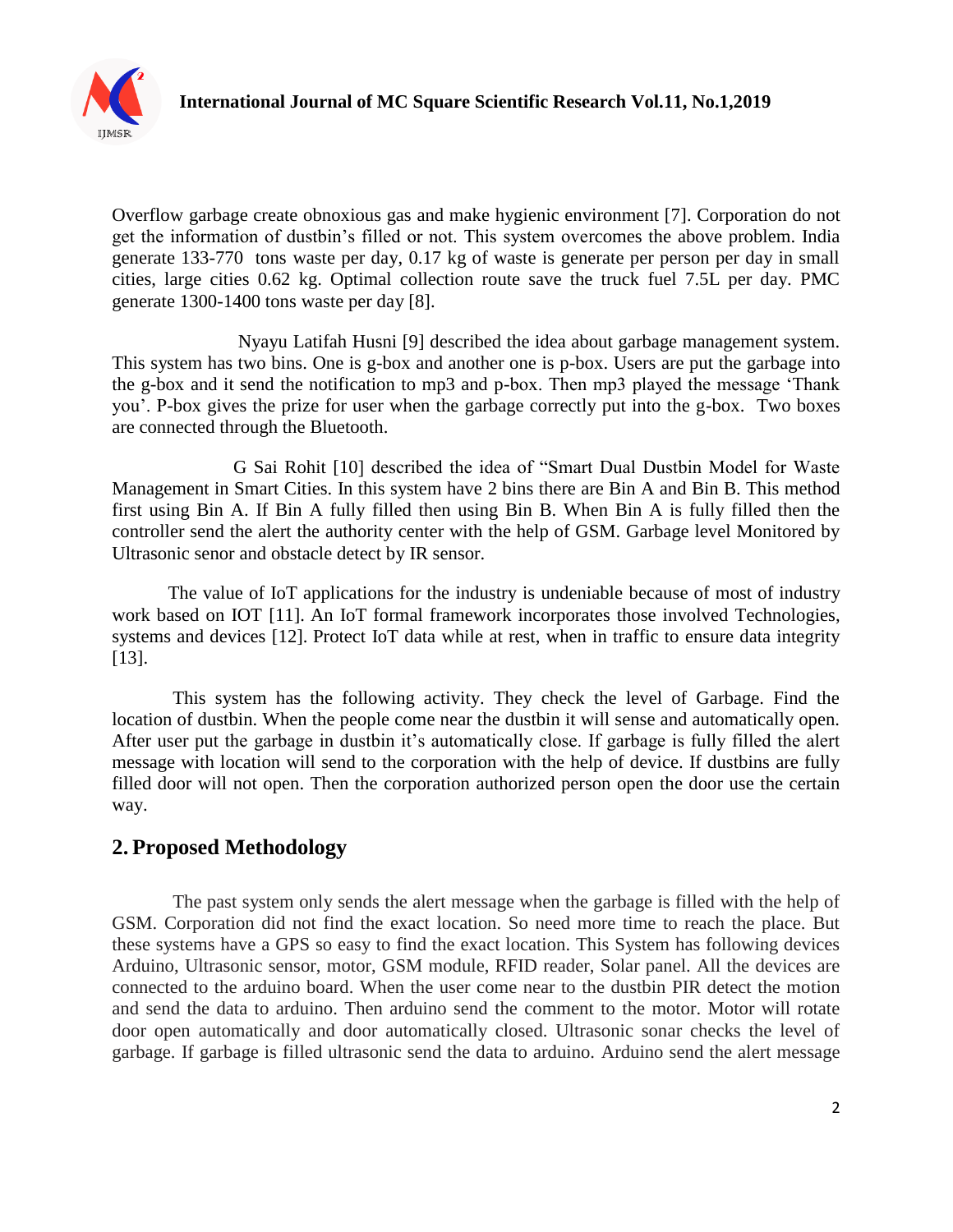

to Corporation with the help of GSM. This alert message also includes the Location of the bin. Arduino get the location of bin using GPS. Once the bins fully filled again door do not open.

 Corporation receives the alert message then sends the worker to maintain the dustbin. The authorized persons use the authorized RFID in RFID reader for open the door. Bin door will open. System need energy is taken from solar panel. Without solar panel we need power supply.

# **3. System architecture**

The proposed system give the information in real time when the dustbin filled send the alert message with location to Corporation. The System Architecture shown in Figure 1.



**Figure.1 Block diagram of garbage clearance alert system**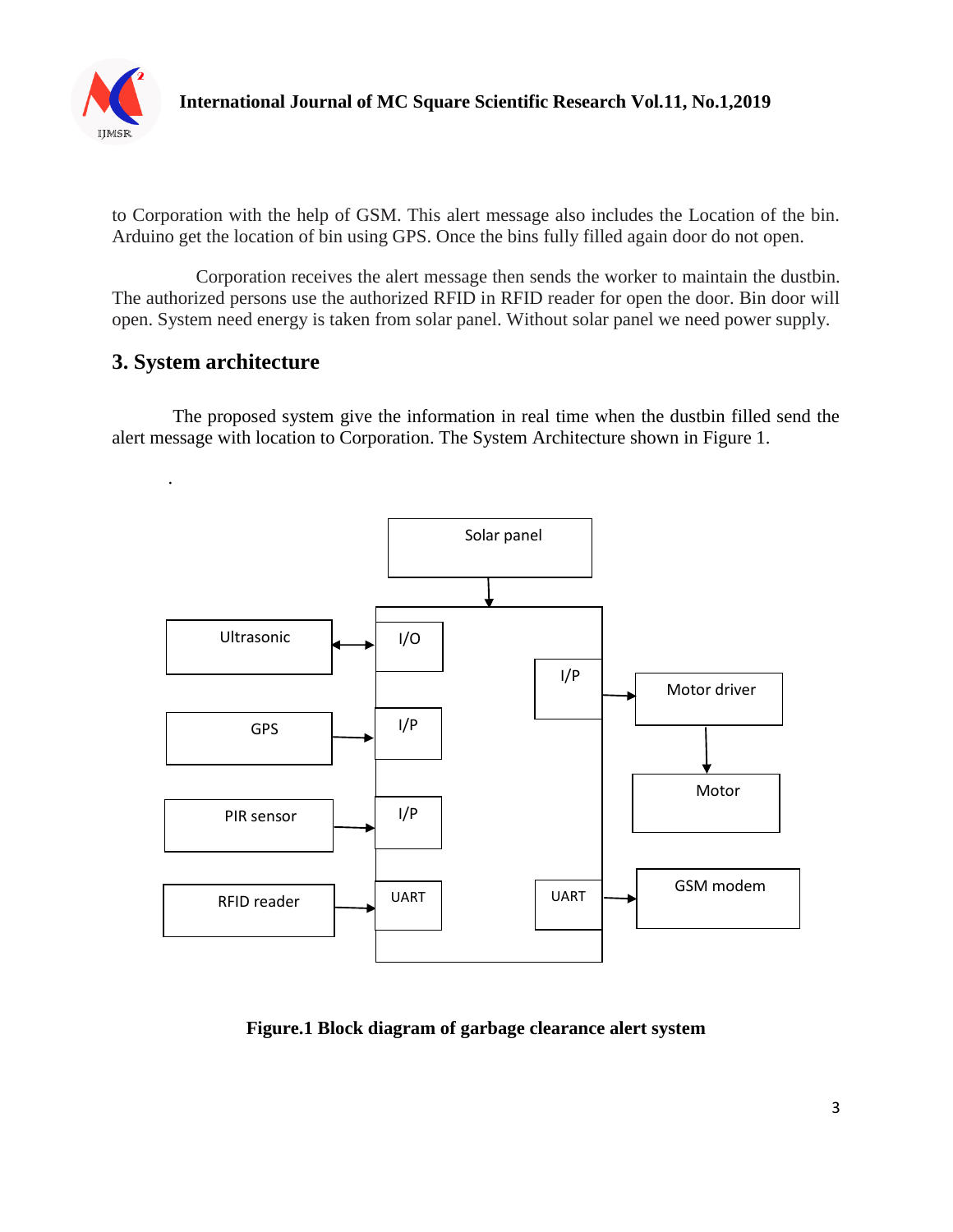

As in Figure 1 all the devices are connected to and controlled by Arduino. Controller gives the instruction to each device. Each device does separate work. Ultrasonic sensor checks the level of garbage. PIR sensor detects the motion.GPS for find the location of dustbin and GSM modem for send the alert message to corporation.

## **Arduino Mega**:

Arduino mega is the heart of the system. It controls all devices. Get the data's from devices and send to corporation using GSM Module. The operating voltage range 5V. It has

- $\cdot$  54 I/P & O/P pins
- 16 analog I/P
- 4 UART (hardware serial UART)
- 16 MHZ crystal oscillators
- 256kb flash memory, 8kb SRAM, 4kb EEPROM.

### **Ultrasonic sensor:**

It used to find the distance of object. It emits the ultrasound waves continuously. The waves strike the object and return to the sensor in the form of echo. Object distance based on the time between emitting waves and received echo's.

Distance  $(L) = 1/2 \cdot T \cdot C$ 

Where, C - speed of ultrasonic wave;

T - Time

## **GPS:**

Global Positioning System used to find the geographic location [14]. GPS receiver communicates to the GPS satellite placed around the earth and gets the geographic location of it [15].

### **PIR sensor:**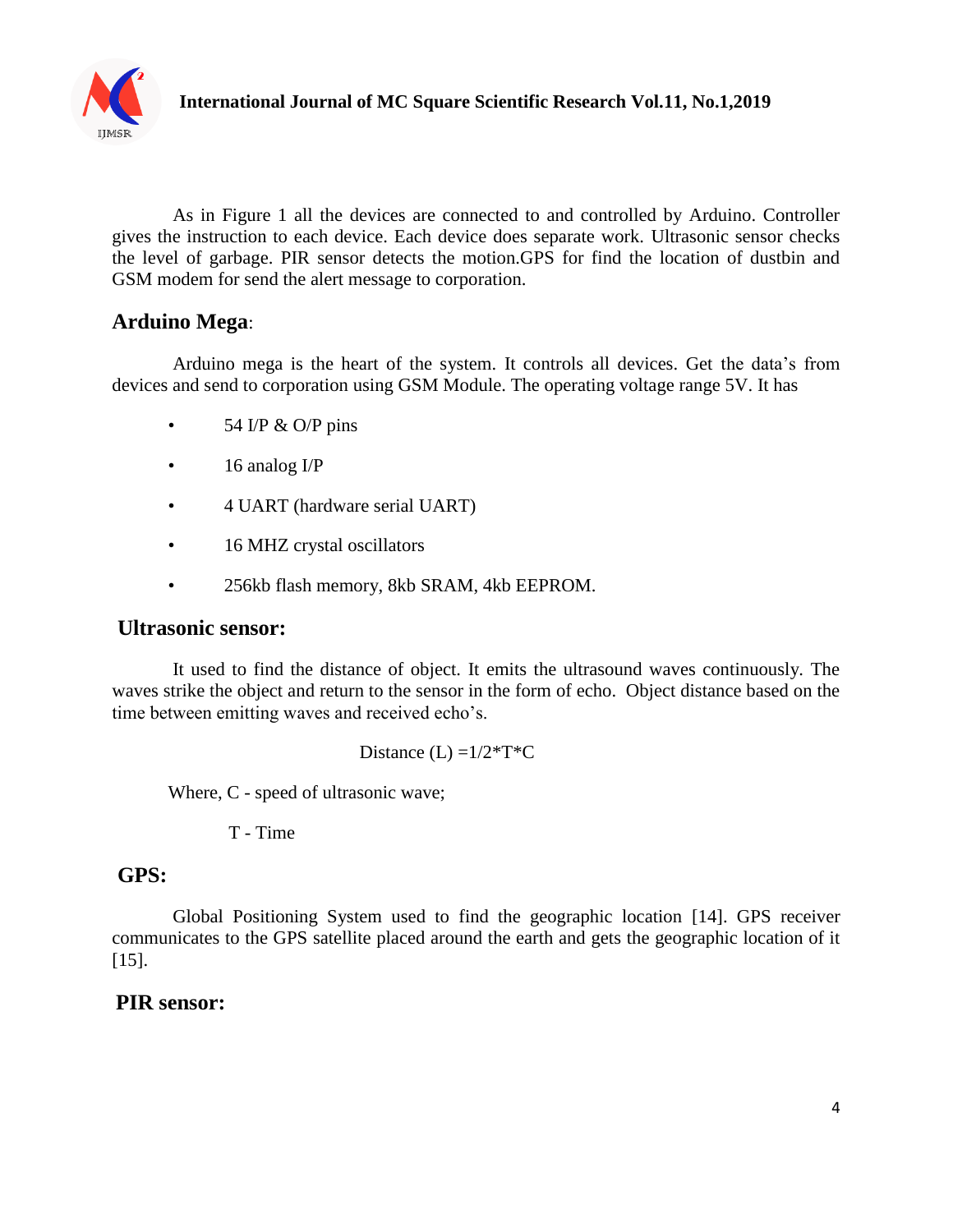

Passive Infrared Sensor is used to find the human move in sensor range. When the user come near the dustbin it sense and sends the data to controller. It consumes Low Power, Inexpensive, and Light weight.

## **RFID Reader:**

Radio Frequency Identification reader gets the information from RFID.

#### **Solar Panel:**

Combination of solar cells is called solar panel or solar plate. Solar cell generates 1 to 2 Watts of power. Solar cells are absorbed the sun light (input source) converted into electricity (output source) based on photoelectric effect. In this system we are using solar power so no need of external source.

### **Motor:**

Motor converts the electric energy into mechanical energy. In this system motor rotate in two direction one forward another one is backward direction. If motor rotates forward bin door will open, rotates backward bin door will close. The motor will controlled by controller with the help of motor driver.

### **GSM Module:**

The SIM900A is a dual-band GSM/GPRS solution. SIM900A delivers GSM/GPRS 900/1800MHz performance for SMS and Data in a small form factor with Low power consumptions. It controlled via AT commands.

### **4. Results and discussion:**

Arduino have one hardware serial port. We need 3 serial ports. So RFID reader connected in Hardware serial port another two devices (GPS and GSM modem) connected in software serial port. All the data's like PIR sensor, Ultrasonic sensor and RFID reader data's are collected and check that data in controller. User reach near the Dustbin that time dustbin have a space for garbage. That the two conditions will true motor will rotate. A warning message will be sent to the company if there is no place for garbage in the dustbin. RFID reader read the data and sends to the controller. If the id is matched, motor will rotate. In case of dustbin have no space for garbage that time also motor rotate if ID will match. The proposed System worked flow shown in Figure 2.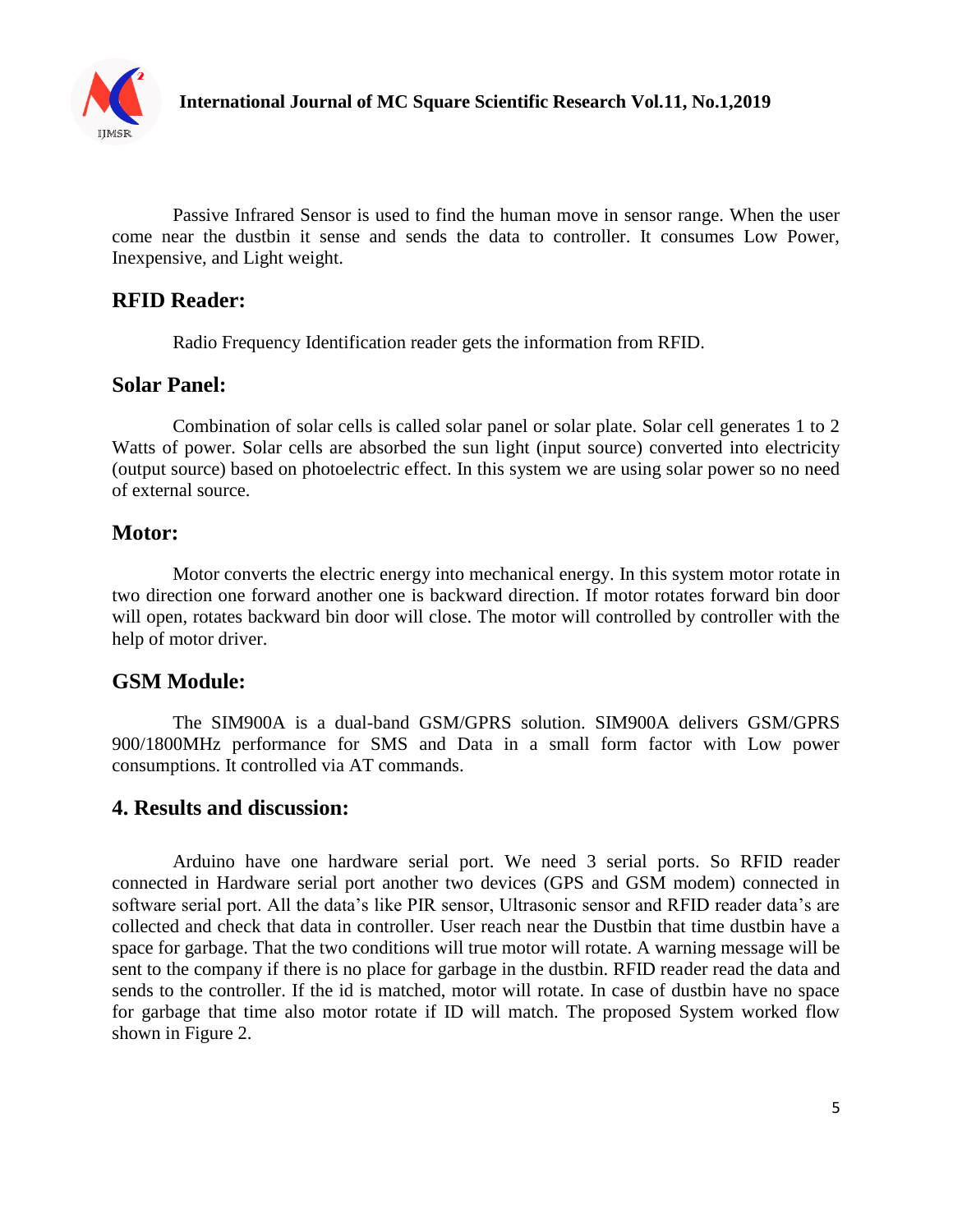

# **Flow of System:**



**Figure.2: Worked Flow of IOT based garbage clearance alert system** 

PIR sensor, Ultrasonic sensor, Motor and RFID reader are connected as the respective pins in arduino and tested. The person came near to the PIR sensor (means dustbin) and also space available in dustbin, so motor rotated. And then dustbin filled time, person came near to the bin but motor not rotate at the time alert message also got. Finally this proposed System tested and result also got. The test picture captured shown in Figure 3.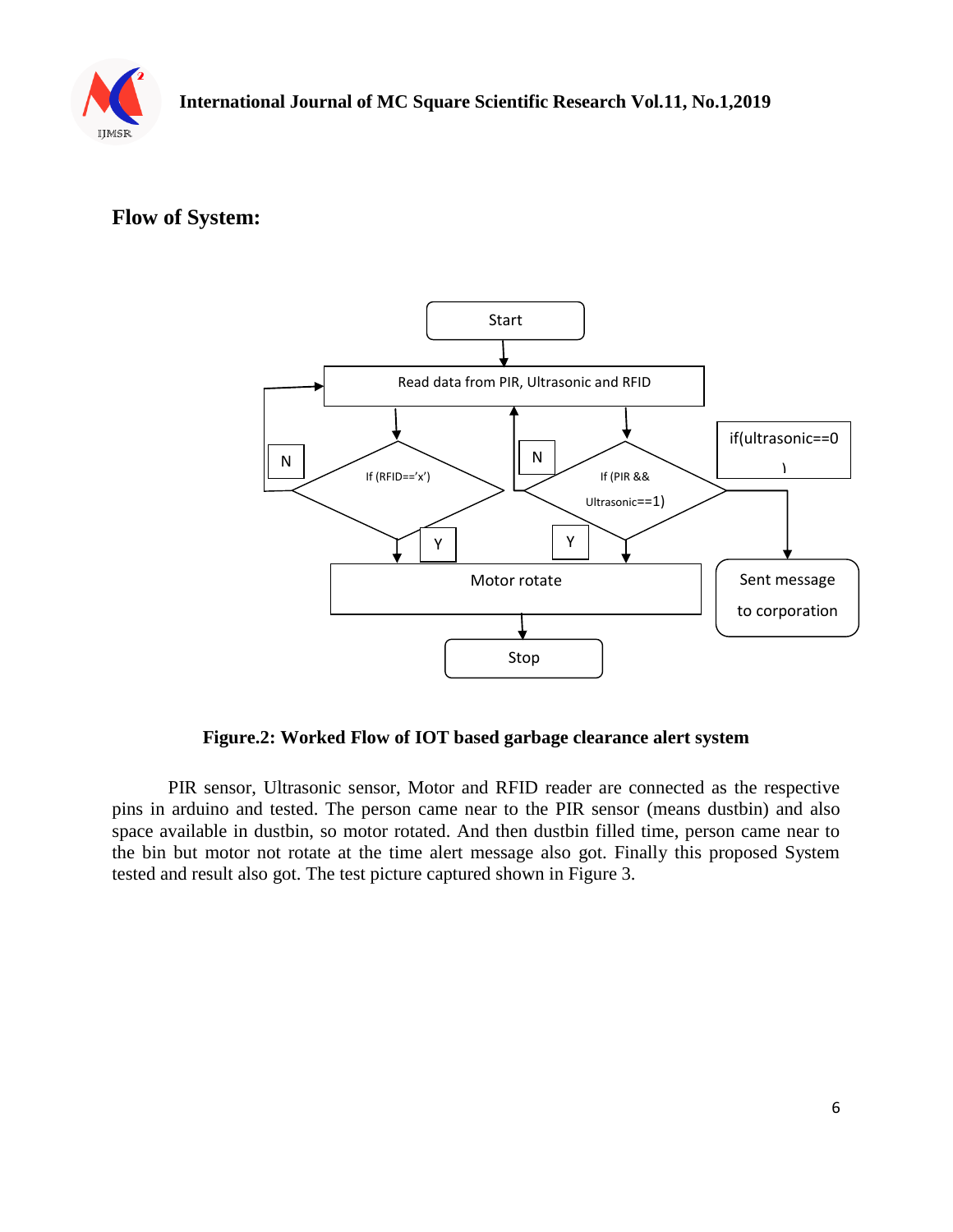



**Figure.3: Picture of Garbage clearance alert system**

## **5. Conclusion**

 Garbage clearing is the biggest problem of all over world. India has an improper garbage maintenance corporation. Most of the cities have an overflow garbage reason improper maintenance. So peoples are affected harmful diseases. According to the survey for this situation corporation did not get the proper information and place. So we are implementing the IoT based garbage clearing system. In this system via corporation get the proper information and location. So avoid the time waste and reduce the fuel usage of corporation vehicle. In future this system will be include the technology of segregation of garbage in biological and non biological automatically that is very useful for our world.

## **References**

- **1.** Garg, Hittu, and Mayank Dave. "Securing IoT Devices and SecurelyConnecting the Dots Using REST API and Middleware." *2019 4th International Conference on Internet of Things: Smart Innovation and Usages (IoT-SIU)*. IEEE, 2019.
- 2. Pandiaraj, R., 2017. Smart internet connected mobile phone remote for monitoring and controlling of house and household appliances. *"International journal of advances in signal and image sciences"*, 3(2), pp.14-20.